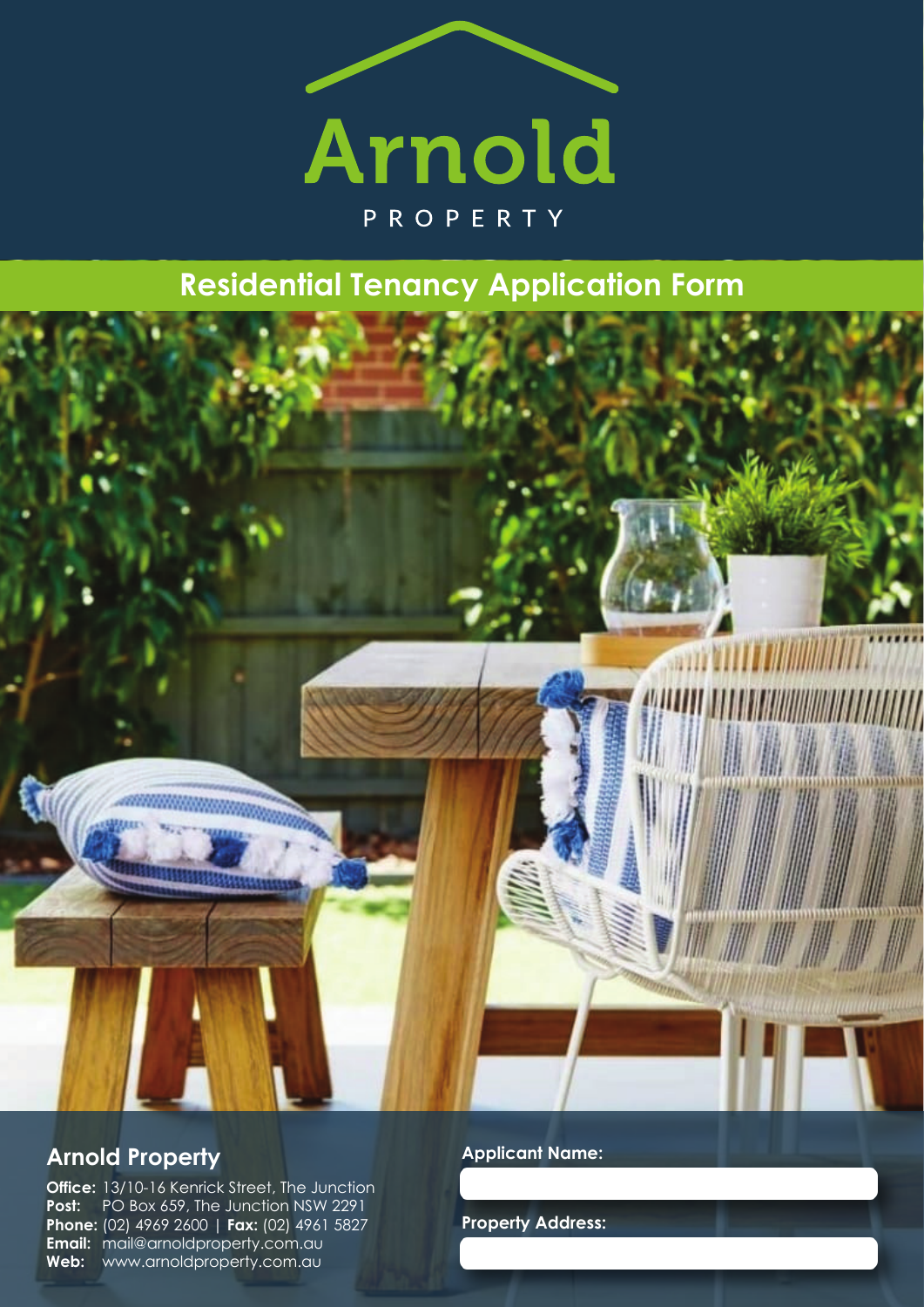

#### Supporting Documents

You must supply copies of the following. Your application will not be processed without:

 $\Box$  Photo ID (Licence, passport), Medicare Card – 100 pts of ID

- Proof of Income (Payslip, Group Certificate)
- Tenant Ledger / Agent Details OR Council Rates of your home
- Rent Receipts / Copy of Lease (If Private Rental)
- Proof of Address Electricity Account, Bank Statement

### Property Details

| <b>Rental Property Address:</b>                      |        |          |                                                    |                          |         |  |
|------------------------------------------------------|--------|----------|----------------------------------------------------|--------------------------|---------|--|
| Rent per Week:                                       |        |          | Date Inspected:                                    |                          |         |  |
| Length of Tenancy:                                   |        |          | Lease Commencement Date:<br>(7 days from approval) |                          |         |  |
| No. of Bedrooms:                                     |        |          | Parking (if applicable):                           |                          |         |  |
| Furnished/Unfurnished:                               |        |          | Rent to be paid:                                   | Weekly<br>$\blacksquare$ | Monthly |  |
| No. of Occupants:                                    | Adults | Children | Ages of Children:                                  |                          |         |  |
| Please note: All adults MUST complete an application |        |          |                                                    |                          |         |  |
| Details of any Pets:                                 |        |          |                                                    |                          |         |  |

### Free Utility Connection Service

| myconnect                                                                                                                                                                                                                                                                                                                                                                                                                                                                                          | enquiry@myconnect.com.au<br>www.myconnect.com.au | Ph: 1300 854 478<br>Fx: 1300 854 479 |
|----------------------------------------------------------------------------------------------------------------------------------------------------------------------------------------------------------------------------------------------------------------------------------------------------------------------------------------------------------------------------------------------------------------------------------------------------------------------------------------------------|--------------------------------------------------|--------------------------------------|
| <b>WHO ARE WE?</b>                                                                                                                                                                                                                                                                                                                                                                                                                                                                                 |                                                  |                                      |
| MyConnect is an easy to use, free service for connecting your Electricity, Gas, Telephone, Internet and Pay TV.<br>We work with a wide range of service providers so we can help you find the best option to suit your needs.<br>Receive great rates and substantial savings on bonds and connection fees<br>$\bullet$<br>Choose no minimum term agreements so you're not locked in<br>$\bullet$<br>Don't spend hours doing it yourself - let us connect you in one quick phone call!<br>$\bullet$ |                                                  |                                      |
| <b>YES, Please Contact Me</b><br>Interpreter required                                                                                                                                                                                                                                                                                                                                                                                                                                              |                                                  |                                      |
| C Energy Australia <sup>7</sup> OSimply energy <sup>2</sup> OPTUS <sup>C</sup> Belong T TRG FOXTEL                                                                                                                                                                                                                                                                                                                                                                                                 |                                                  | <b>CGU</b><br>Europcar               |
| <b>DECLARATION</b>                                                                                                                                                                                                                                                                                                                                                                                                                                                                                 |                                                  |                                      |
| Unless I have opted out of this section, I/we:                                                                                                                                                                                                                                                                                                                                                                                                                                                     |                                                  |                                      |

Consent to the disclosure of information on this form to myconnect ABN 65 627 003 605 for the purpose of arranging the connection of nominated utility services; consent to myconnect disclosing personal information to utility service providers for the stated purpose and obtaining confirmation of connection; consent to myconnect disclosing confirmation details (including NMI, MIRN, utility provider) to the Real Estate Agent, its employees and myconnect may receive a fee/incentive from a utility provider in relation to the connection of utility services; acknowledge that whilst myconnect is a free service, a standard connection fee and/or deposit may be required by various utility providers; acknowledge that, to the extent permitted by law, the Real Estate Agent, its employees and myconnect shall not be liable for any loss or damage (including consequential loss and loss of profits) to me/us or any other person or any property as a result of the provision of services or any act or omission by the utility provider or for any loss caused by or in connection with any delay in connection or provision of, or failure to connect or provide the nominated utilities. I acknowledge that myconnect record all calls for coaching, quality and compliance purposes.

**Tick here to opt out**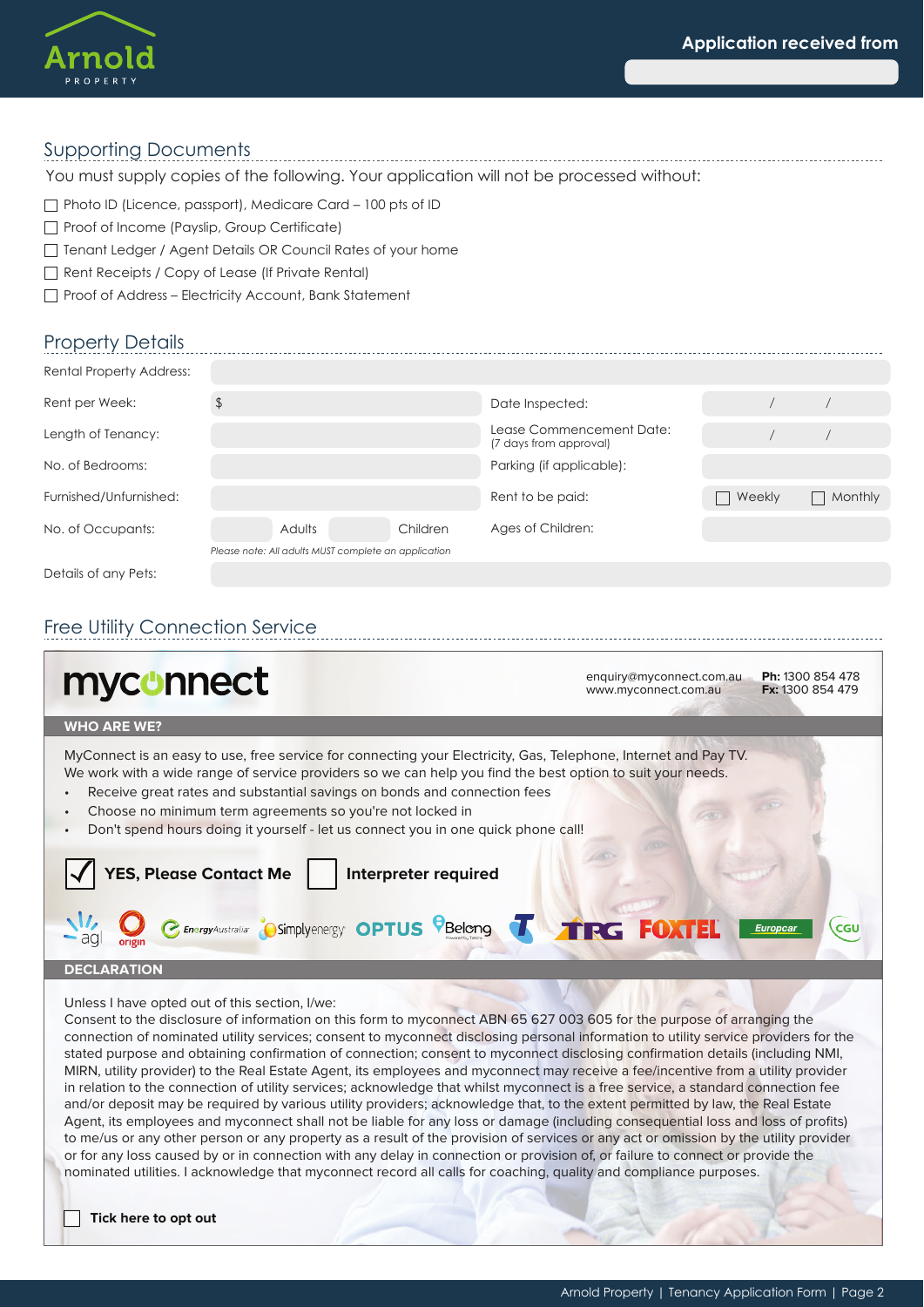

### Applicant Details

| Applicant Details                                                 |                |                             |                |                             |                     |                                                                                                                |  |
|-------------------------------------------------------------------|----------------|-----------------------------|----------------|-----------------------------|---------------------|----------------------------------------------------------------------------------------------------------------|--|
| Full Name:                                                        |                |                             |                |                             | Home Phone:         |                                                                                                                |  |
| Work Phone:                                                       |                |                             |                |                             | Mobile:             |                                                                                                                |  |
| Email:                                                            |                |                             |                |                             |                     |                                                                                                                |  |
|                                                                   |                |                             |                |                             |                     | Please provide your best email for contact as this will be the email address you agree notices to be served to |  |
| Are you a smoker:                                                 | Yes<br>٦       | <b>No</b><br>$\blacksquare$ |                |                             | Date of Birth:      |                                                                                                                |  |
| <b>Marital Status:</b>                                            |                |                             |                |                             | Passport Number:    |                                                                                                                |  |
| Passport Country:                                                 |                |                             |                |                             | Drivers Licence No. |                                                                                                                |  |
| Car Registration:                                                 |                |                             |                |                             |                     |                                                                                                                |  |
| <b>Current Address:</b>                                           |                |                             |                |                             |                     |                                                                                                                |  |
| Current Rent:                                                     | $\updownarrow$ |                             |                |                             | Length of stay:     |                                                                                                                |  |
| Agent Name:                                                       |                |                             |                |                             | Agent Phone/Fax:    |                                                                                                                |  |
| Reason for Leaving:                                               |                |                             |                |                             |                     |                                                                                                                |  |
| <b>Previous Address:</b>                                          |                |                             |                |                             |                     |                                                                                                                |  |
| Rent amount:                                                      | $\updownarrow$ |                             |                |                             | Length of Stay:     |                                                                                                                |  |
| Agent/Landlord:                                                   |                |                             |                |                             | Agent/Landlord No:  |                                                                                                                |  |
| Bond refunded in full:                                            | Yes<br>⊣       |                             | No-If no, why: |                             |                     |                                                                                                                |  |
| Have you ever received a Termination of Tenancy?                  |                |                             | $\Box$ Yes     | $\Box$ No                   |                     |                                                                                                                |  |
| Yes<br>$\Box$ No<br>Do you owe money to another Agent / Landlord? |                |                             |                |                             |                     |                                                                                                                |  |
| Have you ever had a claim on your bond?                           |                |                             | Yes            | $\overline{\phantom{0}}$ No |                     |                                                                                                                |  |
|                                                                   |                |                             |                |                             |                     |                                                                                                                |  |

## Employment Details

| <b>Current Employer:</b>  |                |                                            |            |           |
|---------------------------|----------------|--------------------------------------------|------------|-----------|
| Position:                 |                | Payslip attached:                          | $\Box$ Yes | $\Box$ No |
| <b>Contact Name:</b>      |                | <b>Contact Position:</b>                   |            |           |
| <b>Contact Phone:</b>     |                | Length of Employment:                      |            |           |
| Net Weekly Income:        | $\frac{1}{2}$  | Additional Income or benefits received: \$ |            |           |
| <b>Previous Employer:</b> |                |                                            |            |           |
| Length of Employment:     |                | Position:                                  |            |           |
| Net Weekly Income:        | $\updownarrow$ | Contact Name:                              |            |           |
| <b>Contact Position:</b>  |                | <b>Contact Phone:</b>                      |            |           |

#### Emergency Contact – Next of Kin (Not living with you)

| LITOLY CONTACT TION OF NIT (TOT ITTILY WILL YOU |            |  |  |  |  |  |
|-------------------------------------------------|------------|--|--|--|--|--|
| Name:                                           |            |  |  |  |  |  |
| Address:                                        |            |  |  |  |  |  |
| Relationship:                                   | Telephone: |  |  |  |  |  |